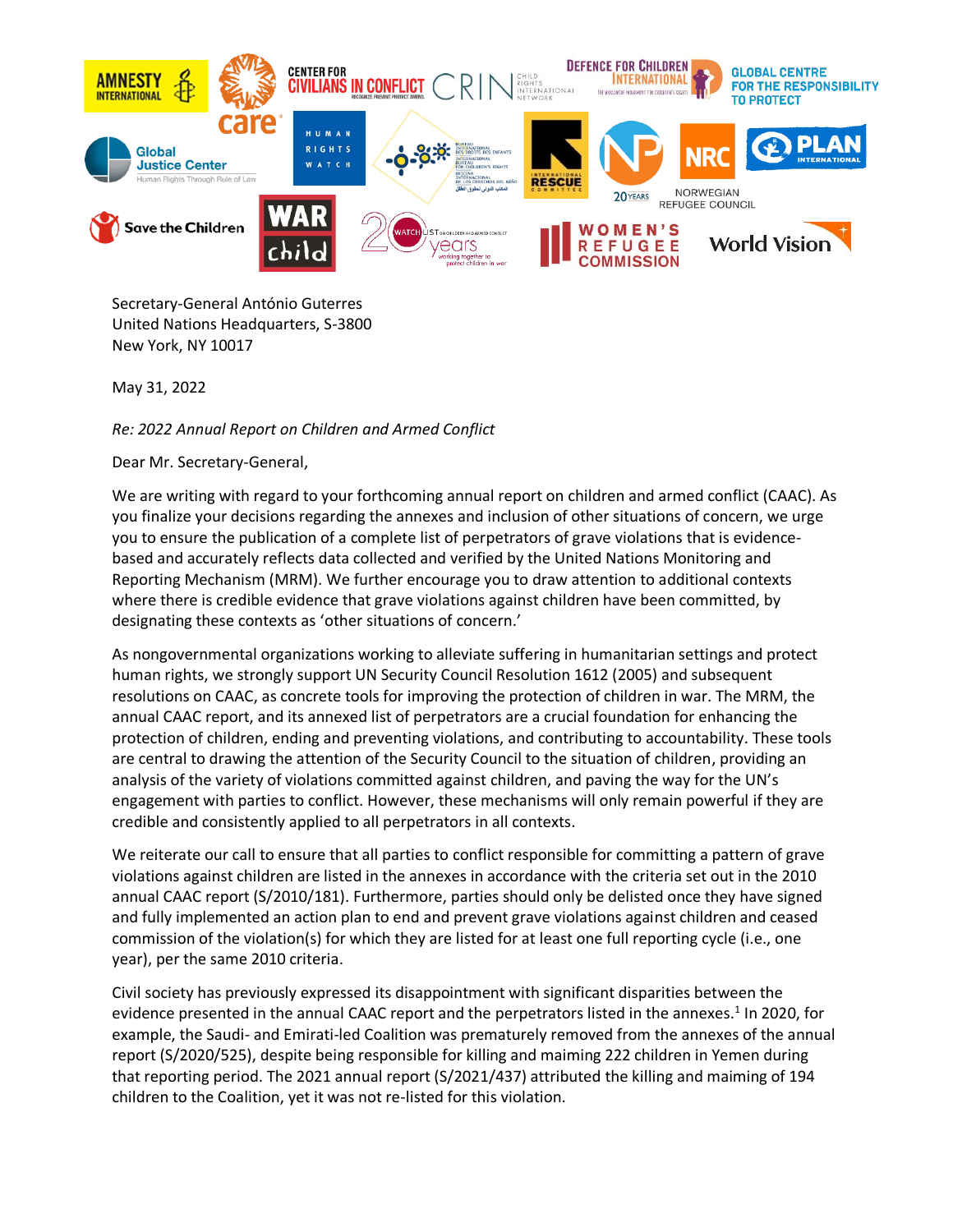Of similar concern, Israeli government forces have never been listed in the annexes despite the UN finding them responsible for over 6,700 child casualties between 2015 and 2020.<sup>2</sup> In just an 11-day period, from May 10 to May 21, 2021, the UN found Israeli forces responsible for killing 66 children<sup>3</sup> and injuring hundreds more in intensive airstrikes—the worst escalation of violence since 2014. During this period of escalated violence, Palestinian armed groups were reportedly responsible for killing seven Palestinian children<sup>4</sup> and two Israeli children.<sup>5</sup>

Bringing additional situations of concern to the attention of the Security Council is in line with your emphasis on prevention and early warning. As such, we urge you to include Ethiopia, Mozambique, Niger, and Ukraine as situations of concern in the forthcoming report. There is a clear pattern of credible evidence that parties to these conflicts have committed grave violations against children, including during the 2021 reporting period covered in the forthcoming report. The inclusion of these countries as other situations of concern would help to expand the tools available to protect children affected by armed conflict in these contexts.

As you finalize this year's report and make your decisions regarding listings and the inclusion of new situations of concern, we urge you to take into account the recommendations made by the Watchlist on Children and Armed Conflict in its "Credible List" <sup>6</sup> policy note published in April 2022.

We look forward to the publication of your annual report and reaffirm our call for a complete and accurate list of perpetrators of grave violations against children, as a strong and effective tool for promoting the protection of children in armed conflict and accountability for violations against them.

Sincerely,

- 1. Amnesty International
- 2. CARE International
- 3. Center for Civilians in Conflict (CIVIC)
- 4. Child Rights International Network (CRIN)
- 5. Defence for Children International (DCI)
- 6. Global Centre for the Responsibility to Protect
- 7. Global Justice Center
- 8. Human Rights Watch
- 9. International Bureau for Children's Rights
- 10. International Rescue Committee
- 11. Nonviolent Peaceforce
- 12. Norwegian Refugee Council
- 13. Plan International
- 14. Save the Children
- 15. War Child
- 16. Watchlist on Children and Armed Conflict
- 17. Women's Refugee Commission
- 18. World Vision International

Cc: Ms. Virginia Gamba, Special Representative of the Secretary-General for Children and Armed Conflict